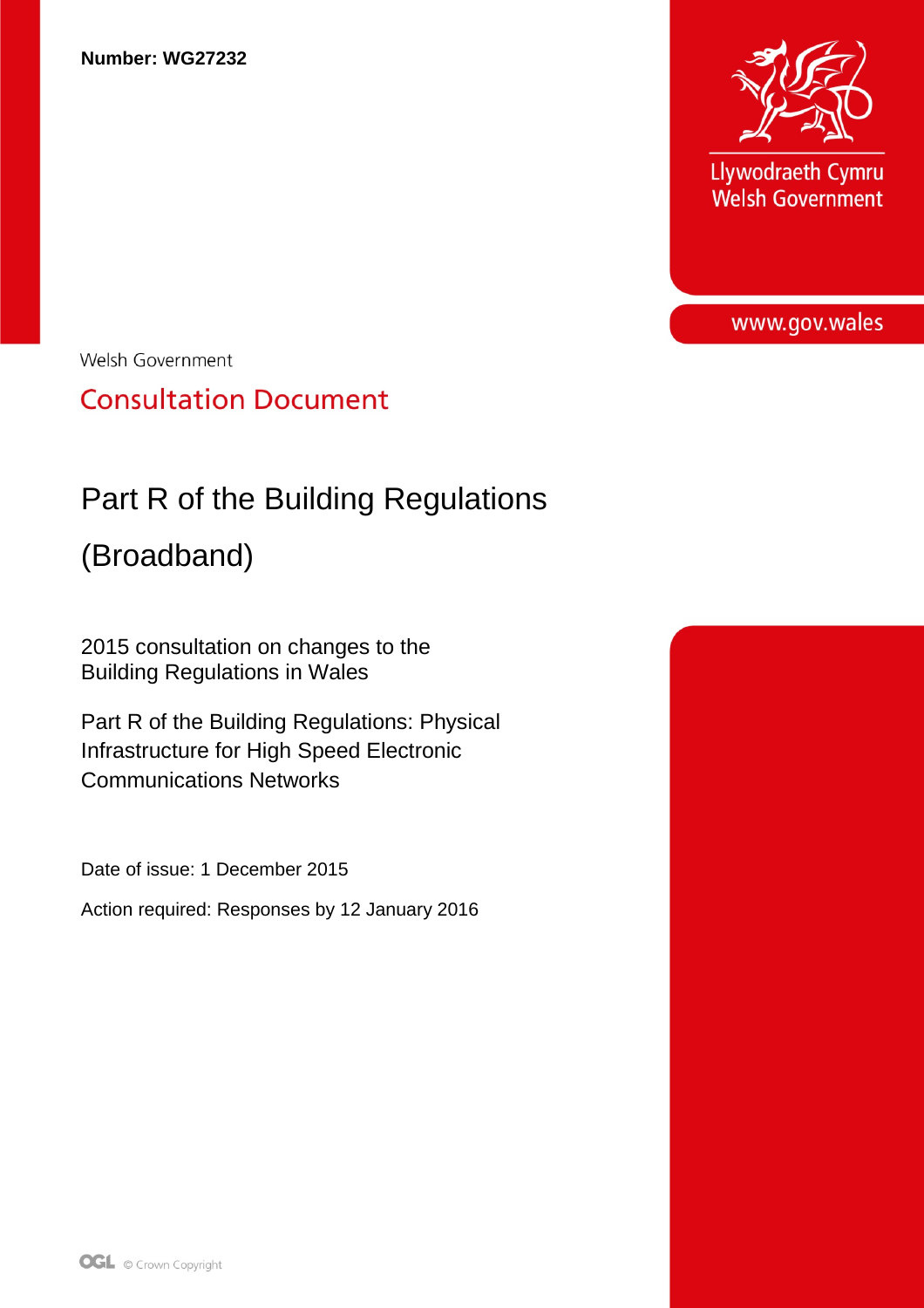| <b>Overview</b> | The Building Regulations and the associated statutory<br>guidance set out in Approved Documents seek to<br>ensure buildings meet certain standards for minimum<br>health, safety, welfare, convenience and sustainability.                                                                                           |  |  |  |  |
|-----------------|----------------------------------------------------------------------------------------------------------------------------------------------------------------------------------------------------------------------------------------------------------------------------------------------------------------------|--|--|--|--|
|                 | This document covers proposals for changes to<br><b>Building Regulations relating to:</b><br>New Part R of the Building Regulations: Physical<br>Infrastructure for High Speed Electronic<br><b>Communications Networks.</b>                                                                                         |  |  |  |  |
|                 | This consultation relates to Building Regulations for<br>Wales only. The previous application of Building<br>Regulations to England and Wales ceased on 31 <sup>st</sup><br>December 2011 when powers for making Building<br>Regulations in relation to Wales were devolved to the<br>Welsh Ministers.               |  |  |  |  |
|                 | This consultation is aimed primarily at firms, individuals<br>within construction and construction-related industries<br>and their representative bodies and the building control<br>bodies that enable the building control system to<br>operate. Specific elements may be of interest to<br>members of the public. |  |  |  |  |
| How to respond  | A response form is provided at Annex D of this<br>document.                                                                                                                                                                                                                                                          |  |  |  |  |
|                 | Consultees are invited to email responses to:<br>enquiries.brconstruction@wales.gsi.gov.uk                                                                                                                                                                                                                           |  |  |  |  |
|                 | Those who prefer to submit a paper copy of their<br>response should send these to:                                                                                                                                                                                                                                   |  |  |  |  |
|                 | <b>Building Regulations Consultation</b><br><b>Building Regulations Policy</b><br><b>Planning Directorate</b><br><b>Welsh Government</b><br>Rhyd y Car Offices<br><b>Merthyr Tydfil</b><br><b>CF48 1UZ</b>                                                                                                           |  |  |  |  |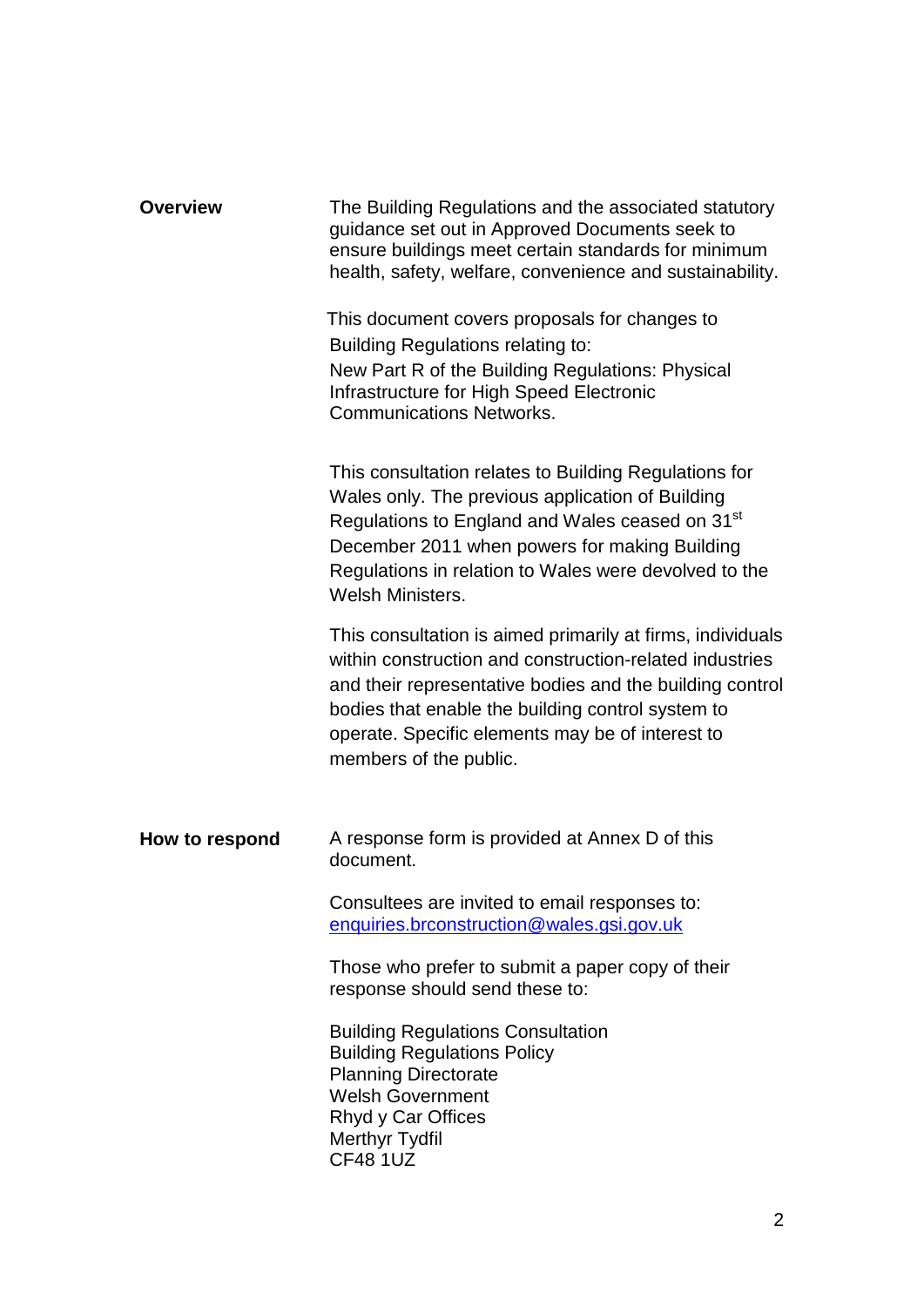|                                                        | The Welsh Government will continue to engage with<br>external partners throughout the consultation period<br>and beyond on the range of consultation proposals. In<br>particular, it will seek out opportunities presented by<br>our partners to engage with relevant sectors on specific<br>issues at relevant industry events around the country. |
|--------------------------------------------------------|-----------------------------------------------------------------------------------------------------------------------------------------------------------------------------------------------------------------------------------------------------------------------------------------------------------------------------------------------------|
|                                                        | The views of the public are also welcomed.                                                                                                                                                                                                                                                                                                          |
| <b>Further information</b><br>and related<br>documents | Section 2 - Proposed draft Approved Document R<br>www.wales.gov.uk/buildingregulations/<br>www.cymru.gov.uk/rheoliadauadeiladu.                                                                                                                                                                                                                     |
| <b>Contact details</b>                                 | For further information:                                                                                                                                                                                                                                                                                                                            |
|                                                        | <b>Welsh Government</b><br>Rhyd y Car Offices<br><b>Merthyr Tydfil</b><br>CF48 1UZ                                                                                                                                                                                                                                                                  |
|                                                        | Telephone: 0300 062 8141<br>enquiries.brconstruction@wales.gsi.gov.uk                                                                                                                                                                                                                                                                               |
| Data protection                                        | How the views and information you give us will be<br>used:                                                                                                                                                                                                                                                                                          |
|                                                        | Any response you send us will be seen in full by Welsh<br>Government staff dealing with the issues which this<br>consultation is about. It may also be seen by other<br>Welsh Government staff to help them plan future<br>consultations. The Welsh Government may also use<br>contractors to assist in the analysis and interpretation             |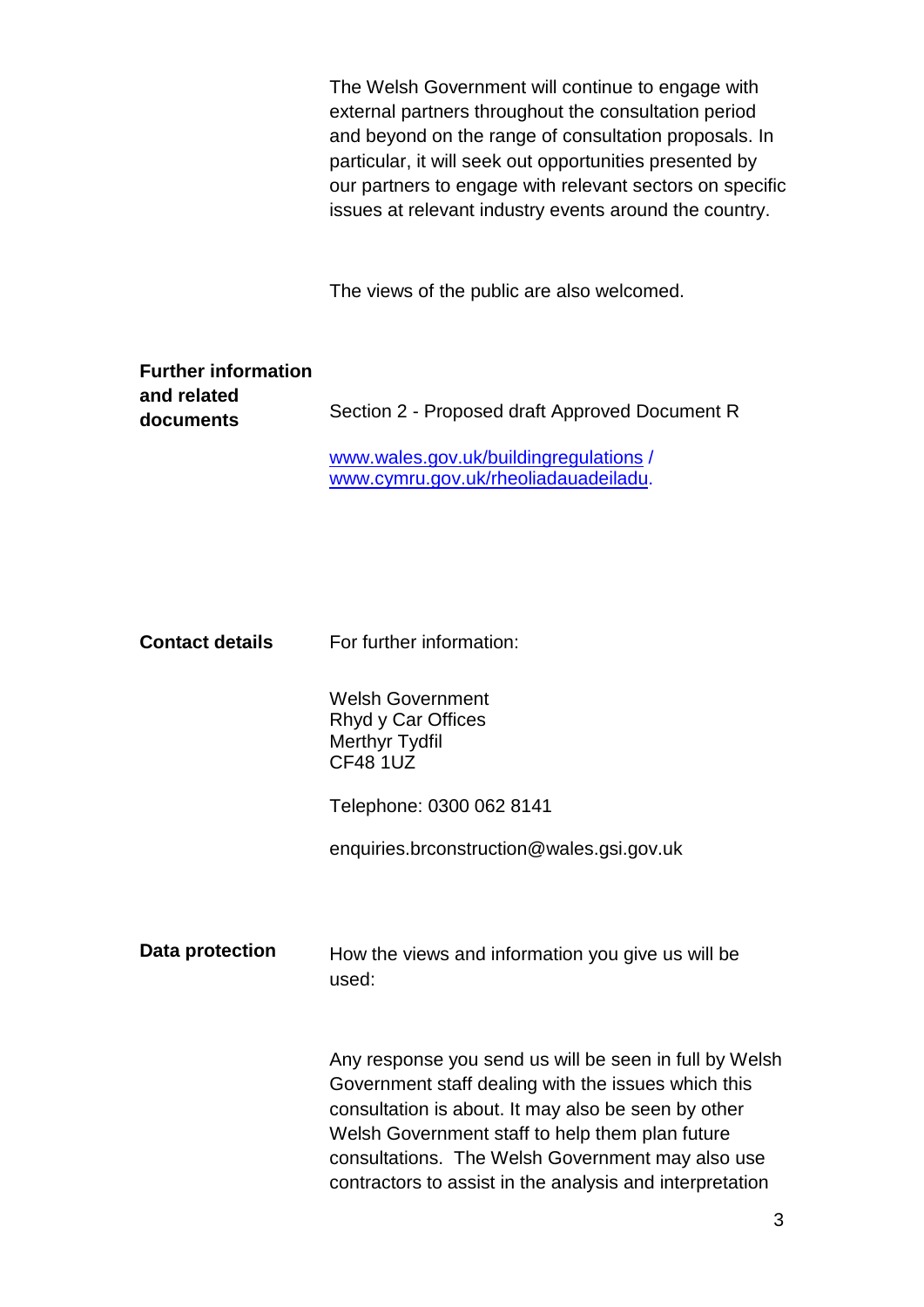of the responses.

The Welsh Government intends to publish a summary of the responses to this document. We may also publish responses in full. Normally, the name and address (or part of the address) of the person or organisation who sent the response are published with the response. This helps to show that the consultation was carried out properly. If you do not want your name or address published, please tell us this in writing when you send your response. We will then blank them out.

Names or addresses we blank out might still get published later, though we do not think this would happen very often. The Freedom of Information Act 2000 and the Environmental Information Regulations 2004 allow the public to ask to see information held by many public bodies, including the Welsh Government. This includes information which has not been published. However, the law also allows us to withhold information in some circumstances. If anyone asks to see information we have withheld, we will have to decide whether to release it or not. If someone has asked for their name and address not to be published, that is an important fact we would take into account. However, there might sometimes be important reasons why we would have to reveal someone's name and address, even though they have asked for them not to be published. We would get in touch with the person and ask their views before we finally decided to reveal the information.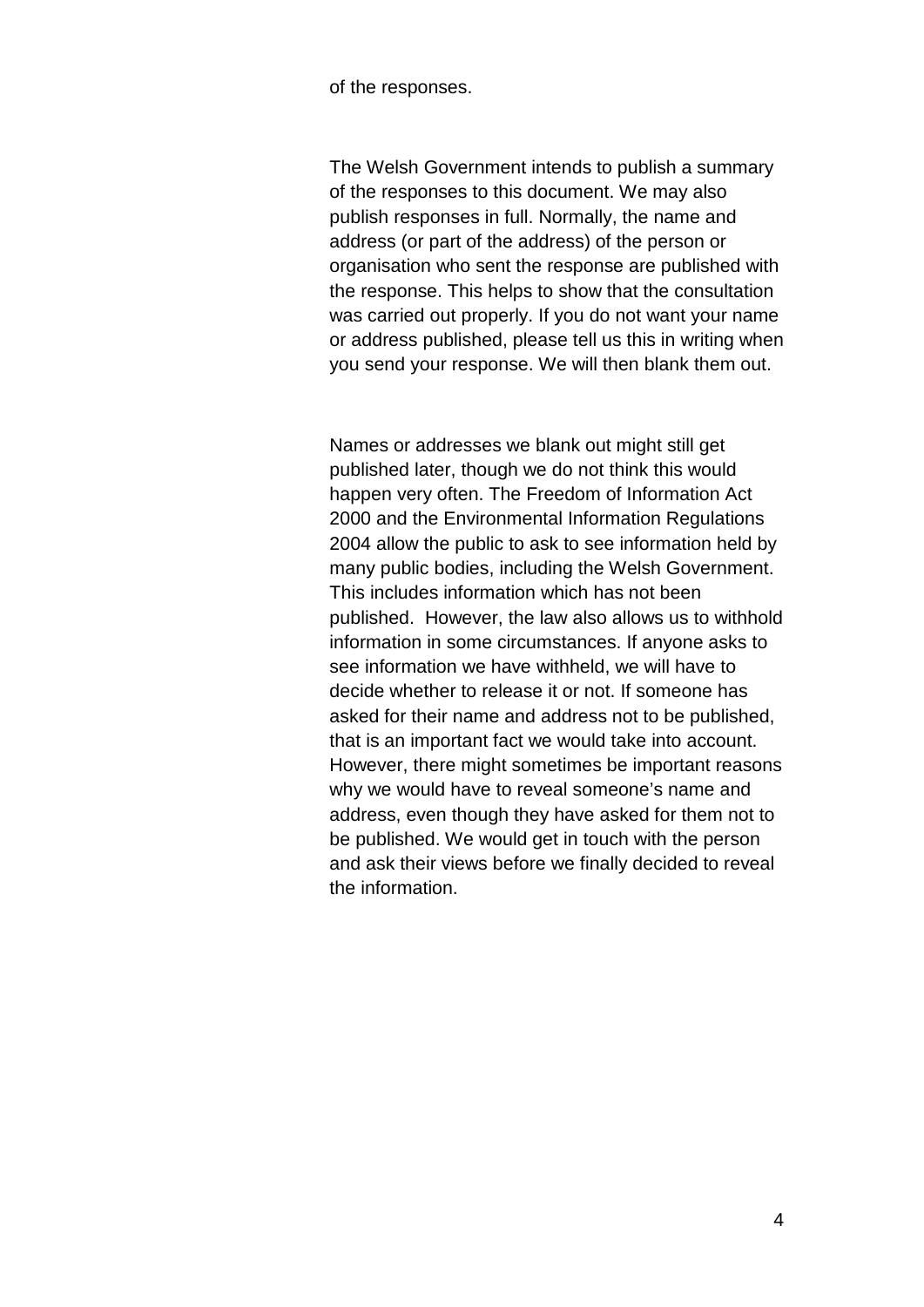# **Contents**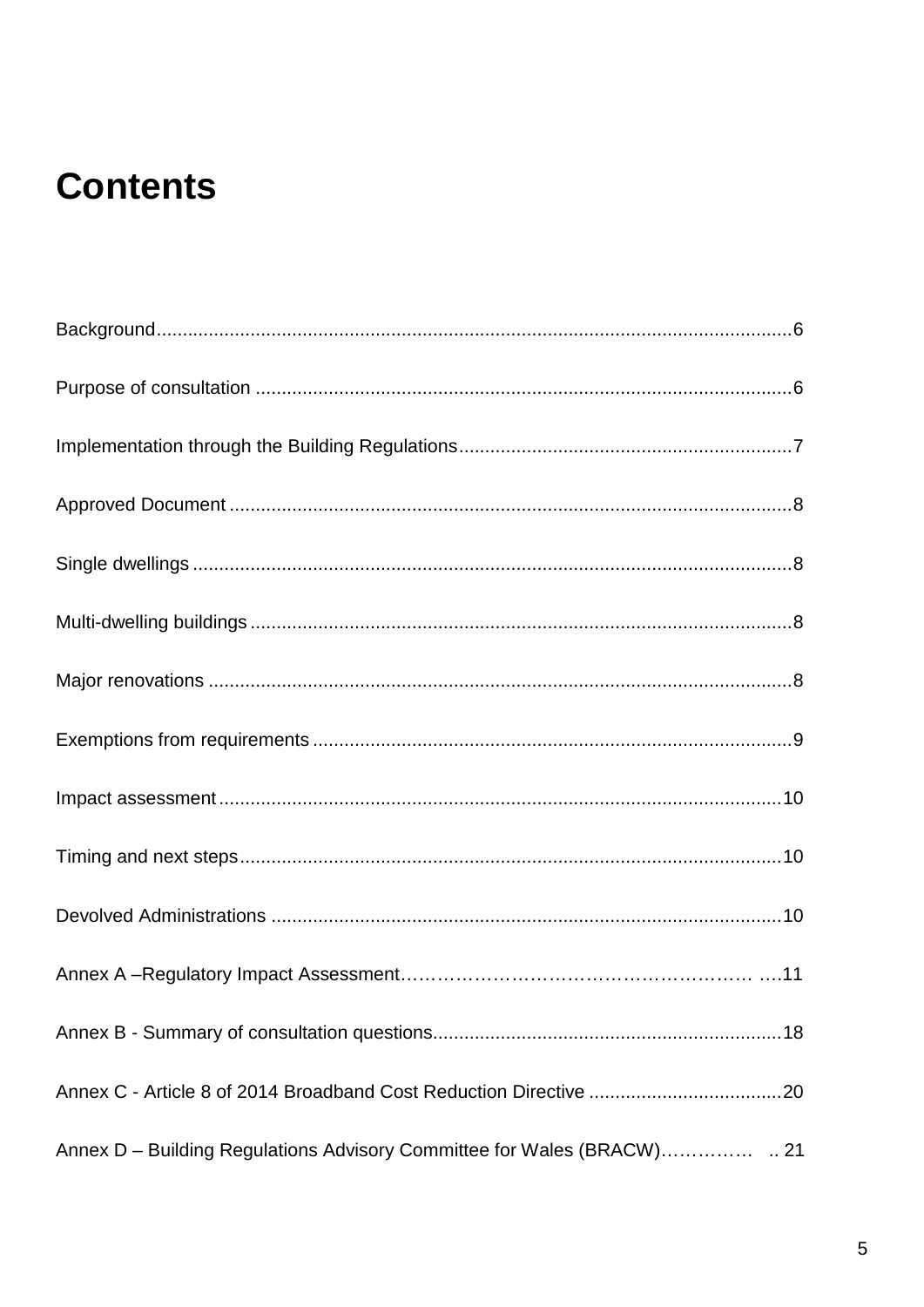## **Background**

- 1. The Welsh Government Programme for Government has a commitment to seek to ensure that all premises in Wales should have access to next generation broadband by 2015. Super-fast is defined by the Welsh Government as speeds in excess of 30 Mbit/s.
- 2. The European Commission also sets broadband targets for all Member States. In the 20[1](#page-5-0)4 Broadband Cost Reduction Directive<sup>1</sup> the Commission sets out specific infrastructure requirements aimed at increasing broadband speeds and provision across the European Union. The Commission defines a 'high-speed' network as being capable of delivering access speeds of at least 30 Mbps.
- 3. The Directive requires implementation of a range of measures that aim to reduce the cost of rolling out networks, by promoting deployment over existing physical infrastructures (both telecoms and a range of other infrastructure sectors), and requiring coordination of civil works that use public funding (Articles 3 and 5). There are complementary requirements to share certain minimum information about existing physical infrastructure and about planned civil engineering works (Articles 4 and 6).
- 4. The Directive also requires a four month deadline for certain permits (Article 7) and creation of a 'single information point' to provide information on permits and direct users to minimum information provided under Article 6. New buildings and major renovations must include a minimum standard of in-building physical infrastructure (Article 8) and providers of high-speed networks must have certain rights to access this infrastructure (Article 9). Most of these measures require dispute resolution functions and appeal to a court (Article 10).

#### Purpose of consultation

- 5. This consultation is concerned with the implementation in Wales of Article 8 of the Directive.
- 6. Article 8 requires that all new buildings, and major renovations, have the necessary in-building physical infrastructure in place to enable connections to super-fast broadband. The full text of Article 8 is set out in Annex B.
- 7. Article 8 does not require buildings are connected to broadband services. The requirement is to provide in built physical infrastructure (e.g. ducts and distribution), to enable broadband services to be easily connected to the

<span id="page-5-0"></span><sup>1</sup> <http://eur-lex.europa.eu/legal-content/EN/TXT/?uri=CELEX:32014L0061>  $\overline{a}$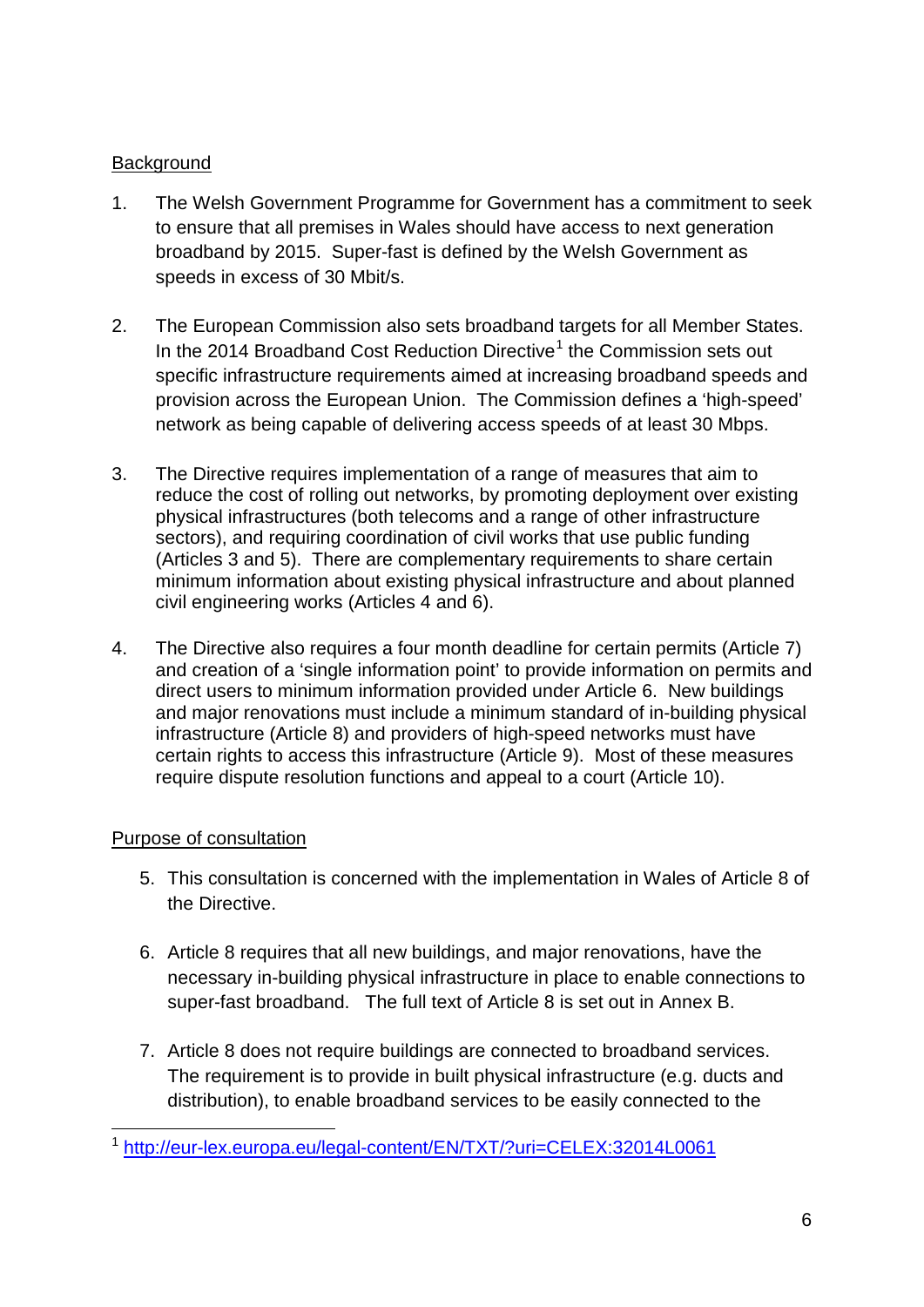building. The purpose of Article 8 is that buildings should be equipped to receive broadband (an access point) and in larger multi-dwelling buildings to provide ducting to allow cables carrying the broadband signal to be fed to the individual units of the building. The provision of the cables in the ducting is not a matter for the transposition of Article 8.

8. The remainder of Directive 2014/61/EU will be implemented at a UK level, with a consultation intended in due course by the Department of Culture Media and Sport. **In responding to this Welsh consultation (questions below) please restrict your comments to those that concern Article 8 only.** 

#### Implementation through the Building Regulations

- 9. In Wales, the Welsh Government proposes to implement European requirements for broadband in-building physical infrastructure through the Building Regulations. The Regulations offer an established route for setting requirements for buildings. The intention is to transpose European requirements into the Building Regulations as closely as possible.
- 10.Once requirements are set in the Building Regulations, developers will be required to ensure that all new buildings (subject to exemptions – see Paragraphs 21 - 23 below) have the necessary in-building broadband infrastructure to enable those buildings to be connected to super-fast broadband services.
- 11.It will fall to Building Control Bodies to ensure that the requirements of the Regulations have been met.
- 12.The Regulations will set functional requirements for in-building physical infrastructure for broadband. Developers will be free to decide the most appropriate way of meeting the regulatory requirements for all new buildings. The proposed requirement is below:

| Part R PHYSICAL INFRASTRUCTURE FOR HIGH SPEED ELECTRONIC<br><b>COMMUNICATIONS NETWORKS</b>                                                                                                                                                                                                                                                                                                                                                                                                                          |                                                                                                                                                 |
|---------------------------------------------------------------------------------------------------------------------------------------------------------------------------------------------------------------------------------------------------------------------------------------------------------------------------------------------------------------------------------------------------------------------------------------------------------------------------------------------------------------------|-------------------------------------------------------------------------------------------------------------------------------------------------|
| In-building physical infrastructure<br>R1<br>(1) Building work must be carried out so<br>as to ensure that the building is equipped<br>with a high-speed ready in-building<br>physical infrastructure, up to a network<br>termination point for high-speed<br>electronic communications networks.<br>(2) Where the work concerns a building<br>containing more than one dwelling, the<br>work must be carried out so as ensure<br>that the building is equipped in addition<br>with a common access point for high- | Requirement R1 applies to building work<br>that consists of-<br>(a) the erection of a building; or<br>(b) major renovation works to a building. |
| speed electronic communications                                                                                                                                                                                                                                                                                                                                                                                                                                                                                     |                                                                                                                                                 |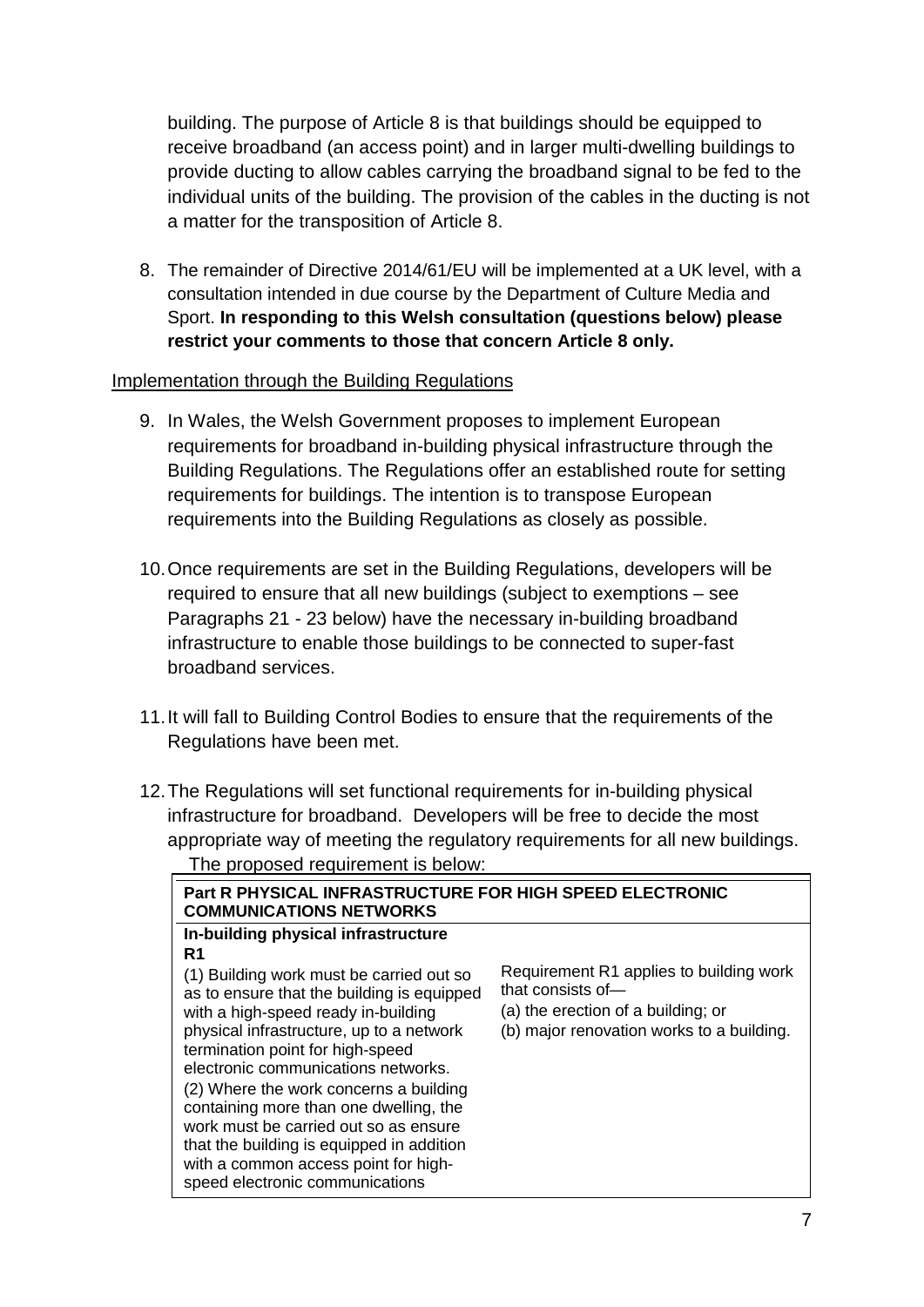#### Approved Document

- 13. The Welsh Government is publishing a draft version of an Approved Document (AD) alongside this consultation paper. The guidance in the AD is aimed at giving developers, particularly smaller developers, advice on demonstrating compliance with regulatory requirements for in-building physical infrastructure.
- 14. In particular, the AD includes schematic diagrams demonstrating how single and multi-dwelling buildings can comply through the provision of an access point, ducting and network termination points.
- 15. The Approved Document also includes an appendix of key terms.
- 16. Feedback has been sought from the Building Regulations Advisory Committee for Wales (BRACW) on the intention to use the Building Regulations to implement requirements for in-building broadband infrastructure.
- 17. BRACW are a statutory body that the Welsh Government is required to consult whenever it is proposing changes to the Building Regulations. It is made up of industry experts appointed by Welsh Ministers who are able to give impartial views on how policy proposals would impact on the domestic and commercial development sectors, construction products and Building Control Bodies.
- 18. We welcome views on the Approved Document particularly whether it would be helpful to include any other information to support developers.

# Single Dwellings

- 17. Single buildings should have an access point linked by ducting to a network termination point. Diagrams 1(a) and 1(b) in the Approved Document show schematics of two possible arrangements for the physical infrastructure:
	- a. Where the access point is on an outside wall and connected by a through-wall duct to the network termination point;
	- b. Where the access point is below ground and remote from the building, inside or outside the curtilage, and connected by a below-ground duct to the network termination point.

#### Multiple-dwelling buildings

18. In multiple-dwelling buildings, each dwelling should have a network termination point. In addition, there should be a main access point for the whole building, and dedicated, enclosed, vertical and horizontal service routes so that service providers can make connections from the main access point to the network termination point in each dwelling.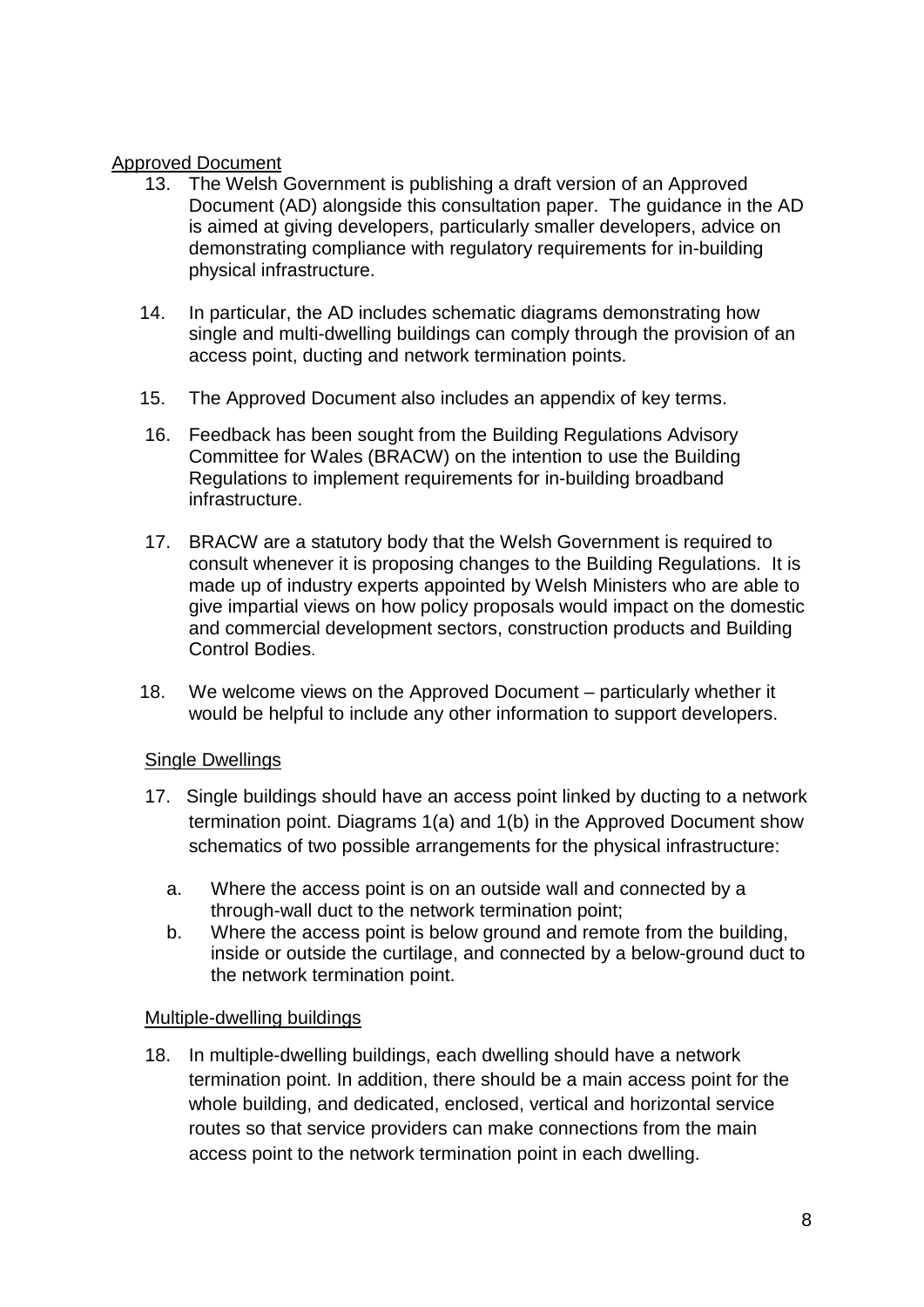#### Major renovations

- 19. Under the Directive's requirements, where a major renovation of a building or multi-dwelling building takes place, then the developer will be required to meet Article 8 requirements (subject to exemptions, see 'exemptions' in paragraphs 21-23 below).
- 20. Major renovation works are defined as '*works at the end-user's location encompassing structural modifications of the entire in-building physical infrastructure or a significant part thereof'*.

#### Exemptions from requirements

- 21. The European Directive allows for exemptions from requirements to provide the necessary in-building physical infrastructure for broadband.
- 22. The Welsh Government wants to consider the case for exemptions and is using this consultation to ask for further evidence on any other categories of development that may require an exemption from requirements.
- 23. The Welsh Government are proposing that the following categories of building and work are exempt from requirement R1:
	- a. buildings and work described in Classes 2 to 7 of Schedule 2 (exempt buildings and work) to the Building Regulations

*– for example, sheds, domestic greenhouses, garages, conservatories and other small detached buildings with no sleeping accommodation*

- b. buildings where compliance with Requirement R1 would unacceptably alter their character or appearance, and which are:
	- (i) listed in accordance with section 1 of the Planning (Listed Buildings and Conservation Areas) Act 1990, or
	- (ii) in a conservation area designated in accordance with section 69 of that Act, or
	- (iii) included in the schedule of monuments maintained under section 1 of the Ancient Monuments and Archaeological areas Act 1979
- c. single dwellings occupied by the Ministry of Defence or the armed services of the Crown, or otherwise occupied for purposes connected to national security
- d. buildings situated in isolated areas where the prospect of high-speed connection is considered too remote to justify equipping the building with high-speed-ready in-building physical infrastructure or an access point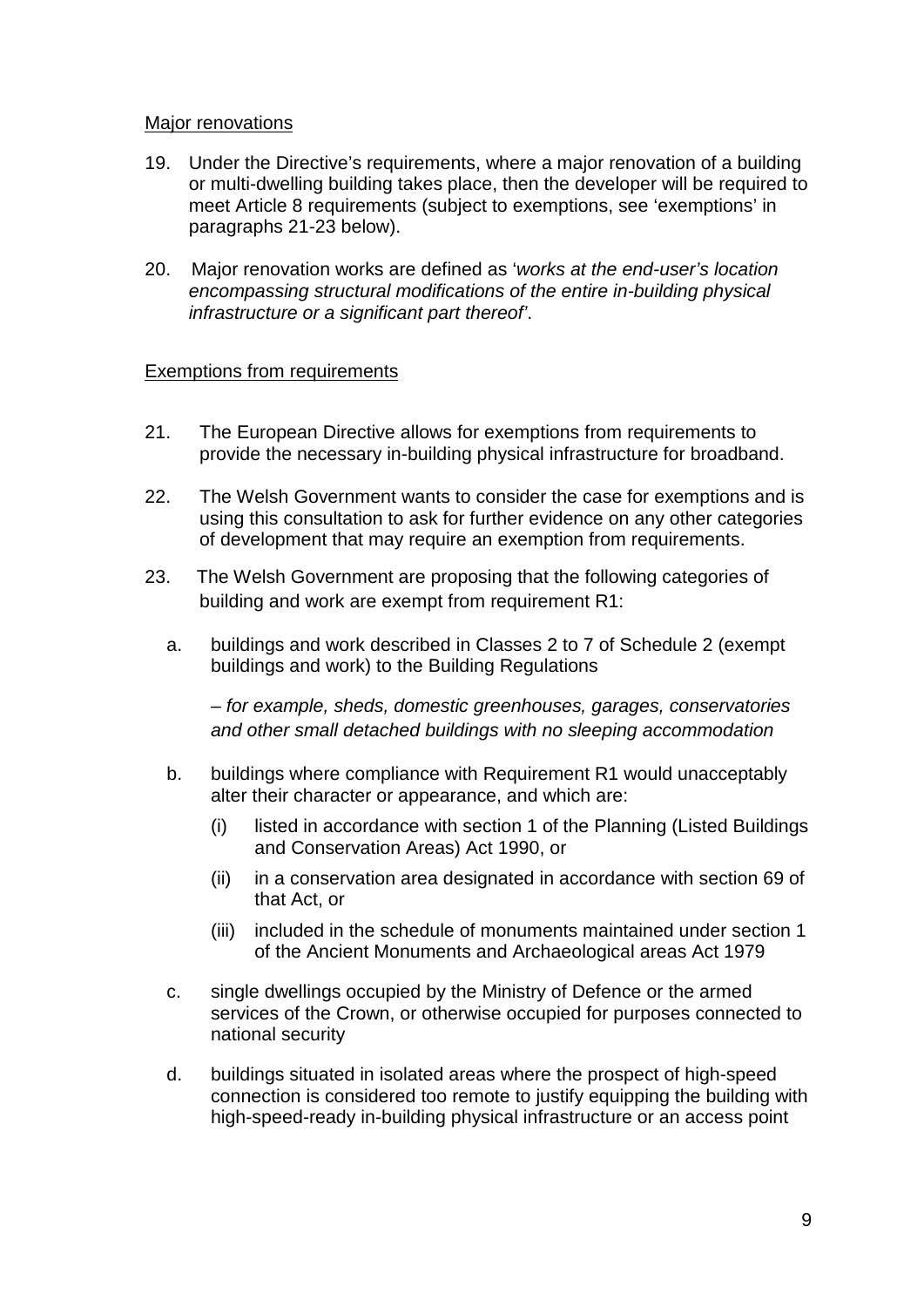*– for example, areas that are so isolated that no duty is placed on a communications provider to meet the cost of installing a telephone line to the dwelling.*

e. major renovation works in cases in which the cost of compliance with Requirement R1 would be disproportionate to the benefit gained

*– for example, major renovation works to buildings which incur a significant cost and where high-speed broadband would bring no business benefits, or where most of the occupants have no use or need for high-speed broadband.*

#### Impact Assessment

- 24. The Welsh Government is publishing a consultation stage Impact Assessment which can be found in Annex A of this consultation paper. The Impact Assessment is based upon three principal assumptions:
	- all the main ways of delivering broadband to buildings (copper or fibre solutions) are capable of delivering in excess of 30 Mbps, when linked to appropriate (external) infrastructure;
	- the regulatory costs associated with the implementation of the Directive are extremely low, as there will be very few occasions when the necessary in-building infrastructure to enable connections to super-fast broadband is not already intended to be provided in new buildings and major renovations;
	- that the main impact of setting Building Regulations requirements could be on self-build or small scale development, but even then the impacts would be limited.
- 25. The Welsh Government welcomes further evidence to inform a final stage impact assessment. In particular, we welcome views from selfbuild and smaller developers as it may be on this sector that the impact of regulation is felt.

#### Timing and next steps

26. Following consideration of the consultation responses the Welsh Government intends to make Regulations implementing the Directive which will apply to Building Regulation applications made/submitted after 31 December 2016.

Timetable for introduction of the changes: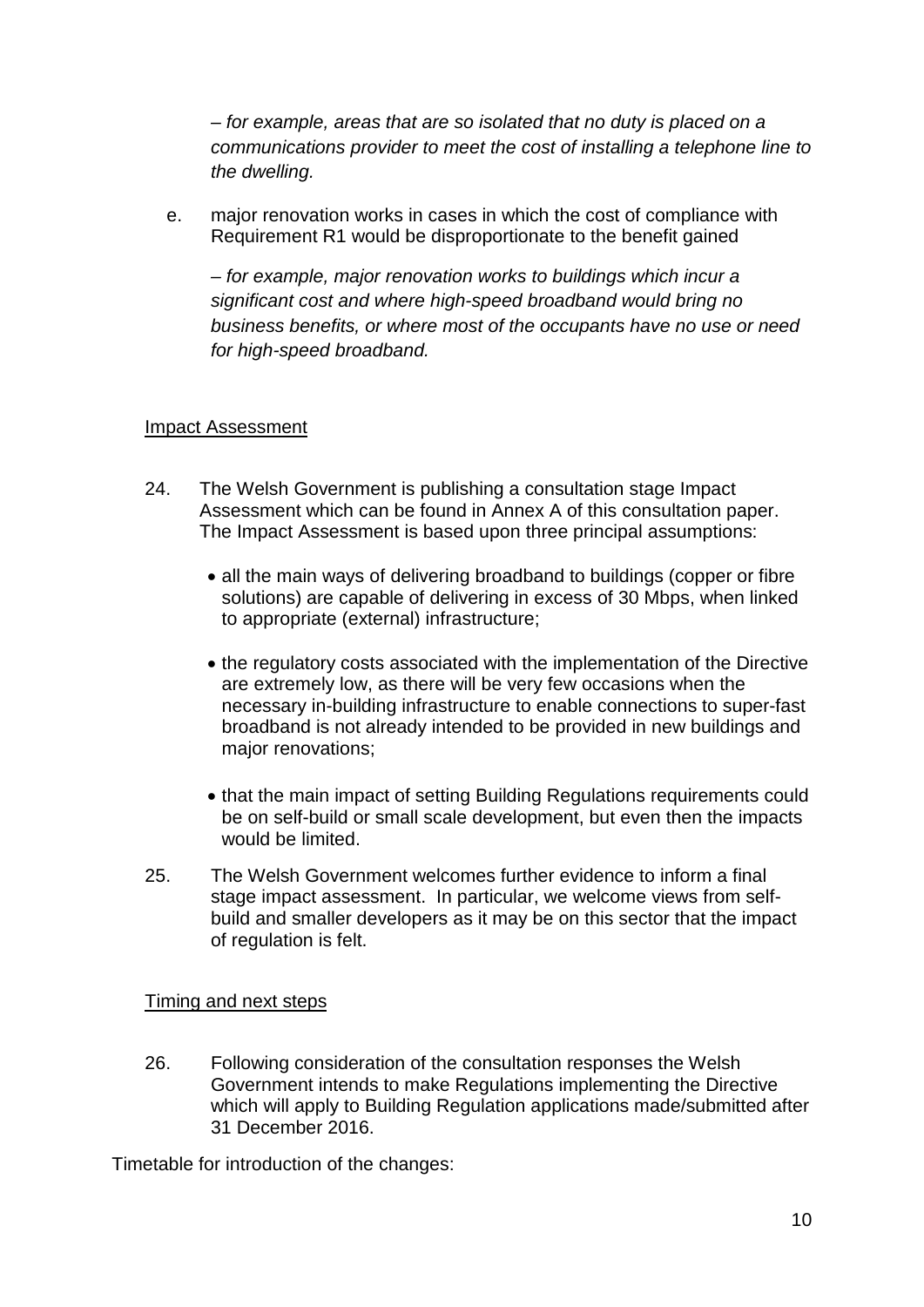The proposed timetable for the introduction of changes is set out below.

| 1 December 2015  | Consultation commences (6 weeks)        |
|------------------|-----------------------------------------|
| 12 January 2016  | <b>Consultation closes</b>              |
| <b>July 2016</b> | <b>Publication of Approved Document</b> |

| 1 January 2017 | Approved Document takes effect |
|----------------|--------------------------------|
|----------------|--------------------------------|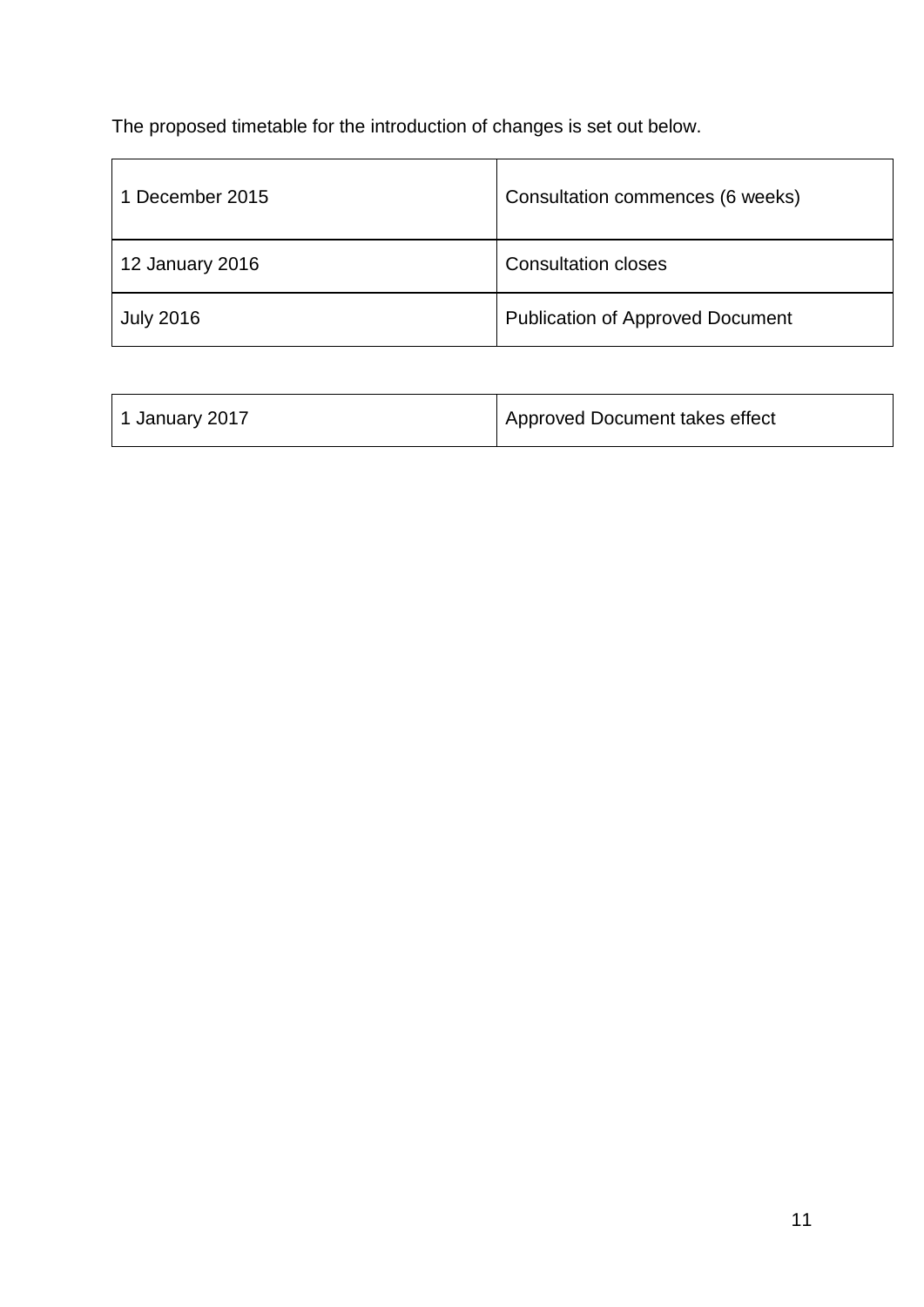# **Annex A**

# **Building Regulations**

# **Broadband – In building physical infrastructure**

# **Regulatory Impact Assessment**

### **Rationale for intervention and policy objective**

The Welsh Government Programme for Government has a commitment to seek to ensure that all premises in Wales should have access to next generation broadband by 2015. Super-fast is defined by the Government as speeds in excess of 30 Mbit/s. In parallel, the European Commission has introduced a legally binding Directive requiring Member States to ensure that new buildings and major renovations are constructed with the necessary in-building infrastructure to enable connection to broadband speeds of no less than 30 Mbit/s. This requirement is in Article 8 of the Directive at<http://eur-lex.europa.eu/legal-content/EN/TXT/?uri=CELEX:32014L0061>

The policy objective is to transpose the European requirement for in-building infrastructure into the Welsh system of Building Regulations. The European requirement is triggered by the submission of a "building permit", which is already a feature of Wales' approach under Building Regulations in the form of a full plans submission or building notice made to a Building Control Body.

The effect will be that potentially all new single tenant and multi-tenanted buildings, and major renovations of those buildings, will be caught by the requirements to install in-building infrastructure. So all new housing developments, commercial buildings, schools, retail and other buildings will be required to have in-building infrastructure to enable connections to broadband speeds in excess of 30 Mbit/s.

# **Policy options**

The requirements of the Directive have to be implemented by "*laws, regulations and administrative provisions"*.

Our view, and that of the UK government, is that this is best achieved through the Building Regulations, as enforcement or compliance checking will be undertaken by Building Control Bodies as part of their normal functions. No additional primary powers will be needed as the Building Act 1984 can be used to set Regulations that relate to broadband. The Regulations can be used to transpose the Directive requirements. Statutory guidance can then be issued (via an Approved Document) that sets out some of the approaches that developers could take to meet the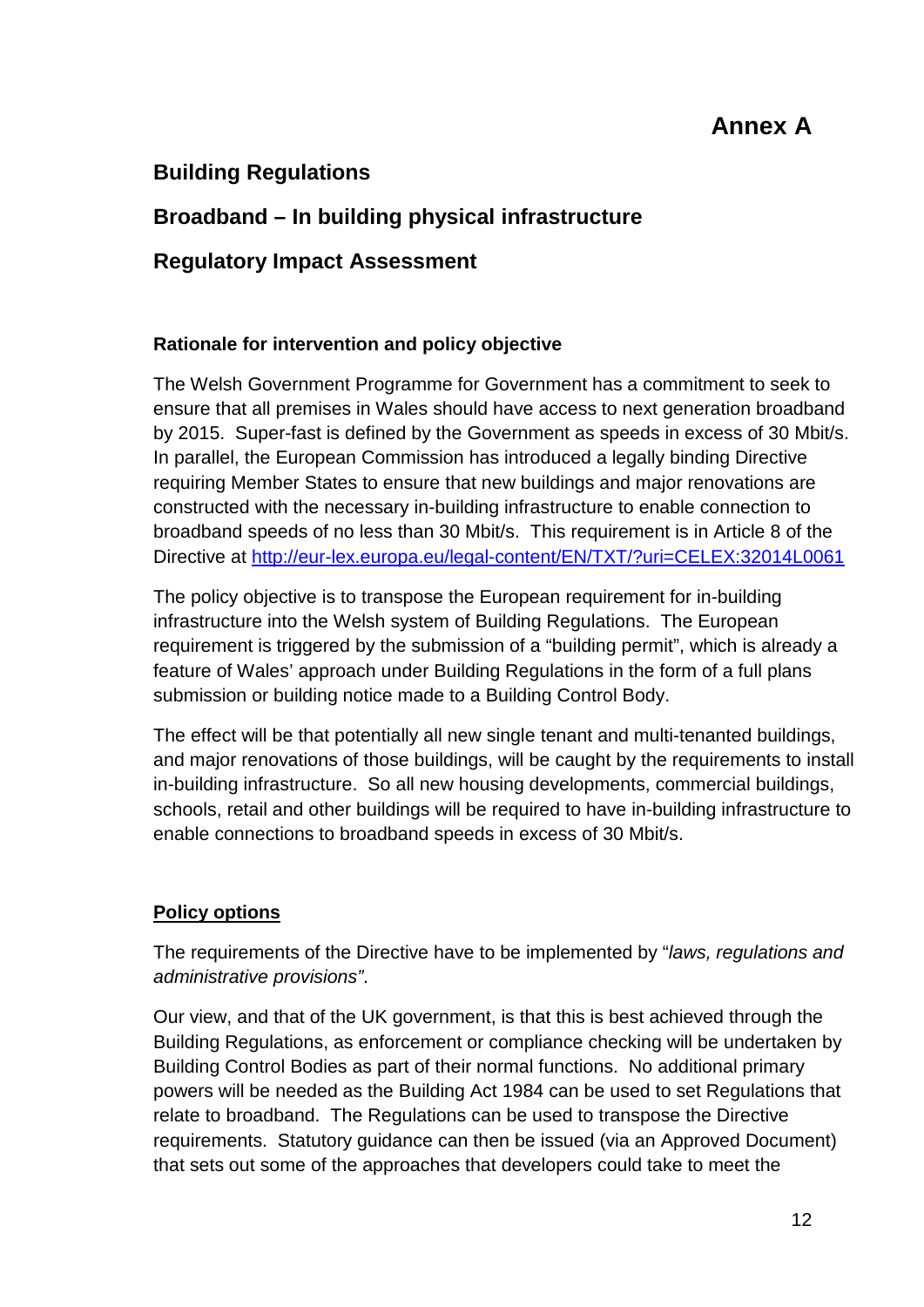regulatory requirements.

# **Description of options considered (including do nothing)**

**Option 1:** To do nothing, not implement the EU Directive and risk infraction proceedings.

**Option 2:** To set Building Regulations, through the Building Act 1984, which will require new buildings and major renovations to be constructed with the necessary inbuilding infrastructure to enable connection to broadband speeds of no less than 30 Mbit/s.

# **Costs and benefits of each option (including administrative burden)**

# **Benefits**

# **Option 1**

There are no benefits associated with option 1 as it is the baseline which option 2 is compared against.

# **Option 2**

The small minority of new build properties that do not have planned super-fast broadband connection would now be required to have one. Affected builders would likely pass on this extra cost.

There will be non-monetised benefits as the implementation of the EU Directive on broadband would mean the country will become even better connected to the internet.

# **Costs**

# **Option 1**

There are no direct costs associated with option 1 as there would be no changes to the current requirements. However, there is the risk of infraction with a significant penalty fine. Option 1 is also the baseline against which option 2 is compared.

# **Option 2**

# **Summary of impact**

There are several ways of delivering fixed network technology for residential and small commercial buildings, they include;

- broadband provided over networks originally deployed for cable television via a combination of fibre and coaxial cable. These can deliver speeds of up to 152 Mbit/s.
- a combination of fibre and copper technology. This is where fibre is provided between an exchange and a cabinet, and then the existing copper phone line is used to deliver higher speeds of up to 76 Mbit/s.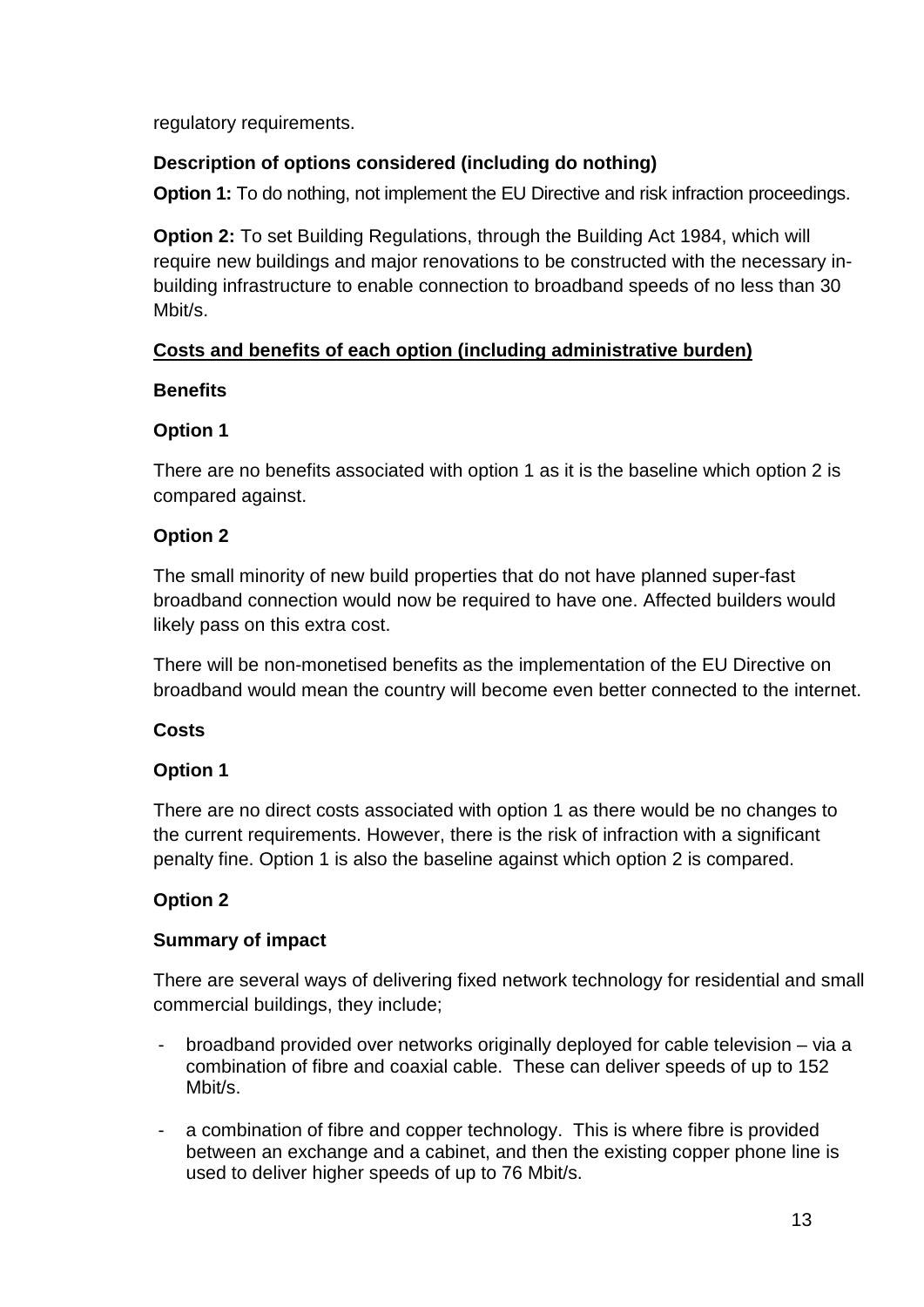- fibre only technology. These networks rely entirely on fibre to connect buildings to the exchange. This delivers speeds of up to 1 Gbit/s.

Based on these solutions, and following discussions with the house building industry our view is that the market is already meeting the requirements of the Directive for new dwellings, as even the most basic in-building infrastructure designed for copper technology would be capable of transmitting broadband speeds of up to 76 Mbit/s. It is the existence of wider infrastructure beyond the building that determines the actual speeds.

One of these main solutions would be provided for in the vast majority of new homes. It is estimated up to 5% (see parallel Department for Communities and Local Government consultation document<sup>[2](#page-13-0)</sup>) of all new housing developments may not be intending to provide any in-building infrastructure. It is envisaged that there will be some single build homes (particularly in rural areas), where even the most basic copper telephone technology to enable broadband may not be part of the development.

For larger commercial buildings it is considered that the necessary in-building infrastructure required by the Directive to deliver speeds of at least 30 Mbit/s is universally provided for in new commercial buildings. There would simply not be a market for any kind of commercial building without access to broadband, and therefore there would always be the necessary in-building infrastructure in place to enable super-fast speeds if the wider infrastructure is in place locally.

The European Regulation imposes specific requirements for multi-dwelling buildings (i.e. blocks of flats). Under the Directive, developers of flats are required to provide an access point and ducting to each individual dwelling, up to the network termination points. It is unlikely there will be any additional costs. Modern blocks of flats will already make provision for the technological requirements in the Directive, and have to include vertical and horizontal distribution space for utilities such as water, electricity and gas which can easily accommodate telecom provision. The alternative would be to have wires running externally, which would make those properties difficult to market.

For major renovations, our interpretation of the Directive is that in-building physical infrastructure to enable connections to super-fast broadband will only be a requirement where there is existing infrastructure related to the provision of broadband within the building, and where the major renovation involves the removal or alteration of those elements. Where no such infrastructure exists, the regulation will not apply. Most major renovations, even where there is no broadband infrastructure, will automatically exceed directive requirements where they meet industry basic specifications. This will be particularly true of older commercial buildings and for major renovations of historic buildings, for example, there will be no regulatory requirement.

<span id="page-13-0"></span><sup>&</sup>lt;sup>2</sup> <https://www.gov.uk/government/consultations/new-part-r-of-the-building-regulations>  $\overline{a}$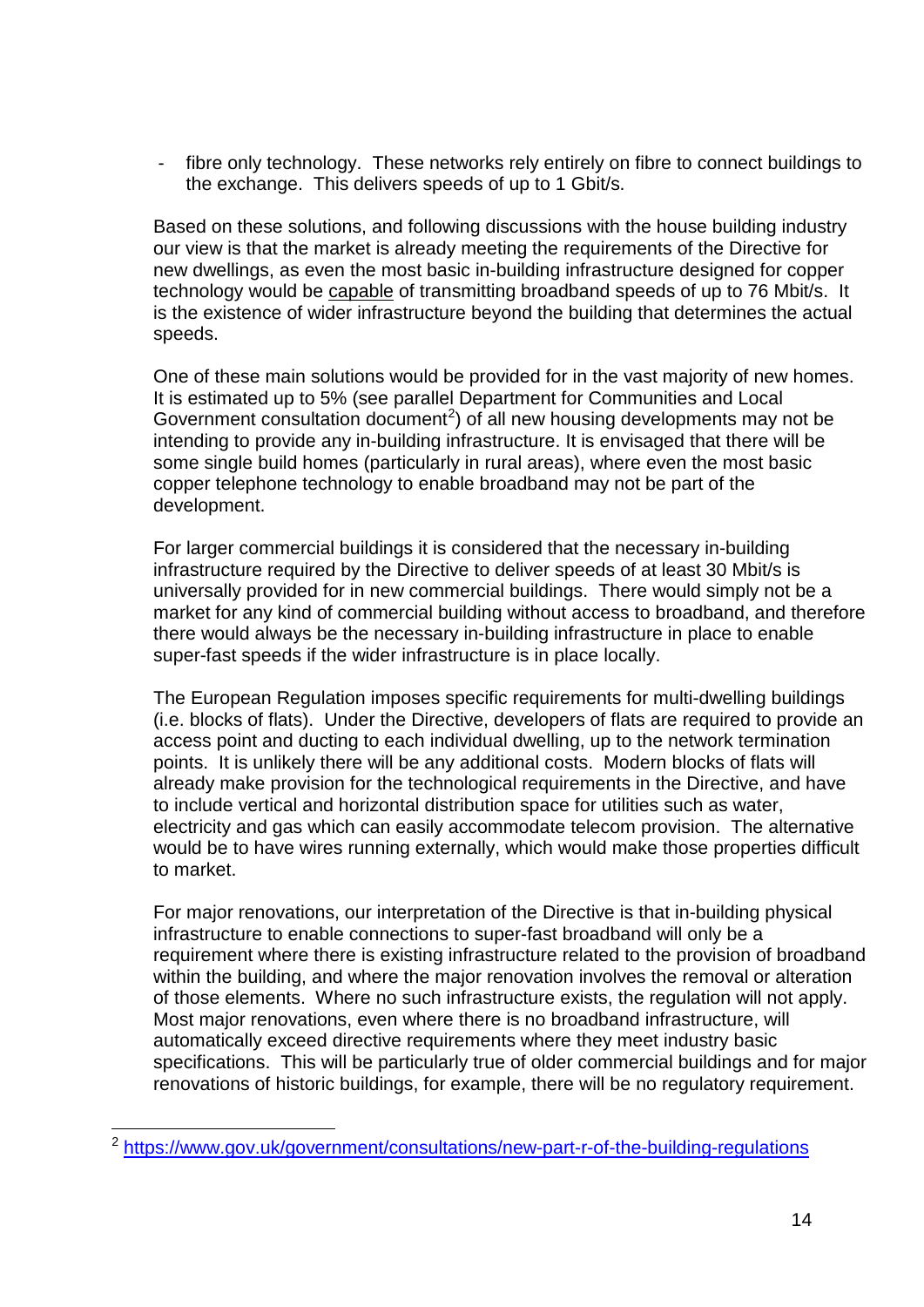#### **Cost Analysis:**

#### **Build Costs**

It is believed that regulation in this area will not impose any additional costs on the majority of new commercial buildings, major-renovations and flats developments in Wales, as it is considered that in-building physical infrastructure that enables a connection to super-fast broadband will already be provided. The in-building infrastructure costs outlined below are therefore already being met in the vast majority of cases.

These types of buildings do not feature in the following analysis which has therefore focussed on housing development.

In assessing the likely cost of the EU Regulation to business in Wales, we have based housing completion projections on a number of scenarios set out below, they do not show projections for flats as they will not be built without the necessary infrastructure for super-fast broadband, even in the absence of this EU Directive. Analysis of costs is based on projected completions 2016- 2026 given that Article 8 the directive applies to building permits (Building Regulation applications) made/submitted after 31<sup>st</sup> December 2016.

| Table 1 – New House Completions in Wales |         |         |         |         |         |         |         |         |         |         |
|------------------------------------------|---------|---------|---------|---------|---------|---------|---------|---------|---------|---------|
| <b>Scenario</b>                          | 2016/17 | 2017/18 | 2018/19 | 2019/20 | 2020/21 | 2021/22 | 2022/23 | 2023/24 | 2024/25 | 2025/26 |
|                                          | 5604    | 5922    | 6256    | 6606    | 6924    | 6924    | 6924    | 6924    | 6924    | 6924    |
| $\mathbf{2}$                             | 5303    | 5450    | 5596    | 5751    | 5906    | 6069    | 6232    | 6403    | 6574    | 6753    |
| 3                                        | 5596    | 5881    | 6166    | 6452    | 6737    | 7022    | 7307    | 7592    | 7877    | 8162    |

• based on flats representing 18.50% of total completions (2014/15)

The first two scenarios are based on average 'pre-downturn' (2000-01 to 2007-08) house-building activity in Wales, with **Scenario 1** assuming that the number of completions continues to increase at the most recent rate (5.6%) until the predownturn average of 8,500 homes is reached, after which point the number of completions levels off. In contrast, **Scenario 2** assumes that the rate of increase in completions will slow and that the pre-downturn average of 8,500 homes is only reached at the end of your appraisal period (this gives a 2.7% per annum increase in the number of completions in the period to 2026-27).

The Welsh Government statistics show that the number of completions recorded has increased by between 300 and 400 in the last 2-years and **Scenario 3** assumes that this continues throughout the appraisal period as a result the number of completions,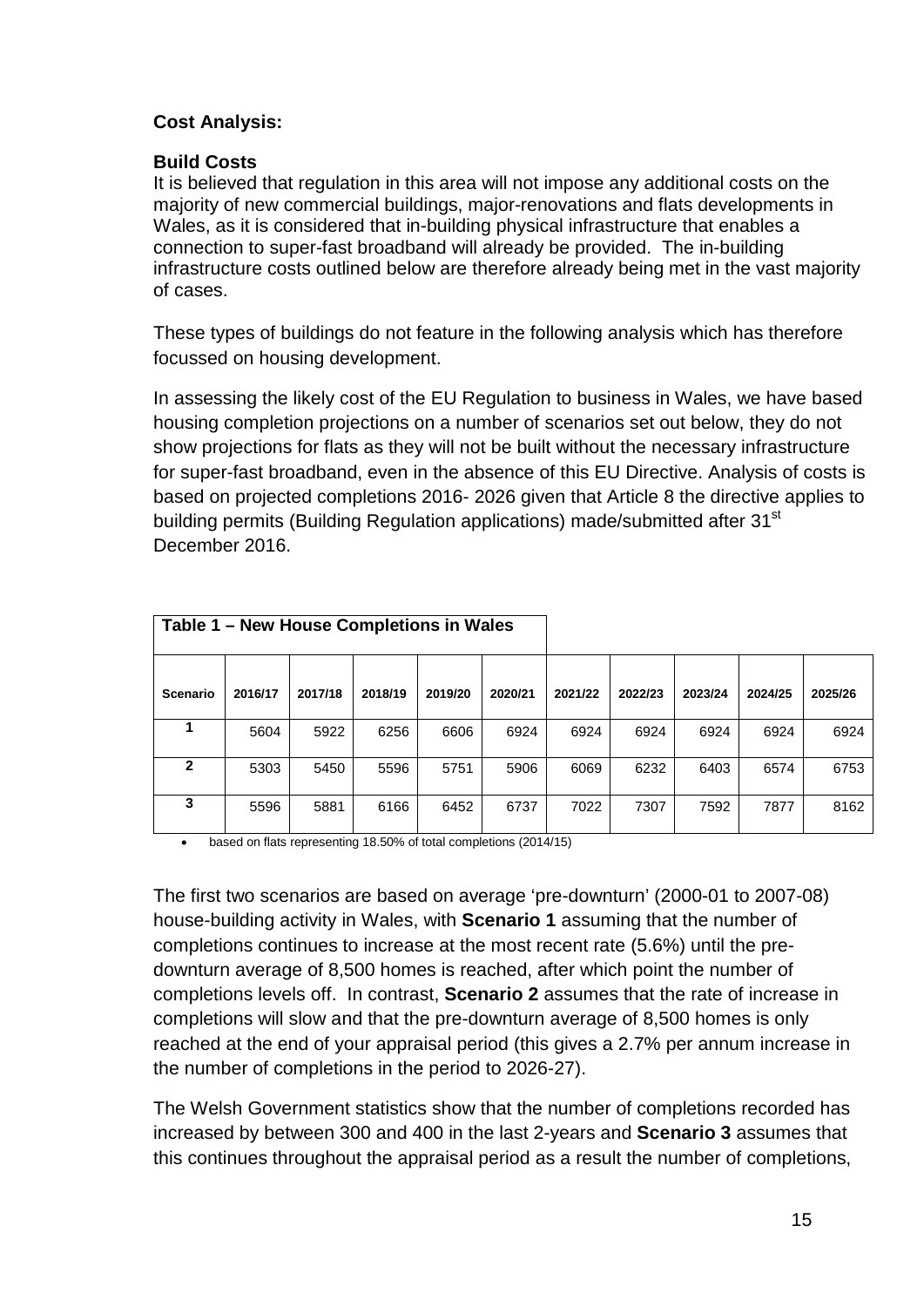by 2026-27, exceeds the pre-downturn average.

We have then considered how many self-builds are provided as a proportion of the overall projected housing delivery total.

Self-builds are single dwellings that are led by an individual who would contract out certain areas of the development. Custom build is a different approach, where larger housing developers offer a standard build but individuals have an input to the design and operation of the property.

For self-build it is the individual who is deciding whether to install in-building infrastructure for broadband. It is less likely that custom build developers would offer this kind of decision to the purchaser but there may be some occasions. Under both types of development there might be customers who would not opt for the necessary infrastructure for super-fast broadband in the absence of the EU Directive.

Within the Department for Communities and Local Government parallel consultation<sup>2</sup> for England they made an indicative estimate for projected numbers of self build properties. In this estimate, self build represents between 7% and 10% of total new houses in the UK  $5$ .

There were 25 million UK residential fixed landlines in 2014<sup>[3](#page-15-0)</sup>, compared to 26.7 million households in the UK in 201[4](#page-15-1)<sup>4</sup>. This means that 94% of homes in the UK have a landline. It has already been established that a basic copper phone line is capable of receiving super-fast broadband.

They have assumed it is reasonable to assume that the same proportion (94%, of self and custom build homes in England) would be constructed with the necessary inbuilding infrastructure for at least a basic phone line.

This would leave the following projected number of houses that may not be built with the necessary in-building infrastructure, but that may be required to under the EU requirements. This represents less than 1% of total housing delivered for England.

| Table 3 – Projected number of single dwellings to be affected in England |      |      |      |      |      |       |       |       |       |
|--------------------------------------------------------------------------|------|------|------|------|------|-------|-------|-------|-------|
| 2016                                                                     | 2017 | 2018 | 2019 | 2020 | 2021 | 2022  | 2023  | 2024  | 2025  |
| 673                                                                      | 727  | 785  | 847  | 915  | 988  | 1.068 | 1.153 | 1,245 | 1.345 |

<http://media.ofcom.org.uk/facts/>  $\overline{a}$ 

<sup>4</sup> [http://www.ons.gov.uk/ons/rel/family-demography/families-and-households/2014/families-and-households-in-the-uk--](http://www.ons.gov.uk/ons/rel/family-demography/families-and-households/2014/families-and-households-in-the-uk--2014.html)

<span id="page-15-1"></span><span id="page-15-0"></span>[<sup>2014.</sup>html](http://www.ons.gov.uk/ons/rel/family-demography/families-and-households/2014/families-and-households-in-the-uk--2014.html) 5 http://researchbriefings.files.parliament.uk/documents/SN06784/SN06784.pdf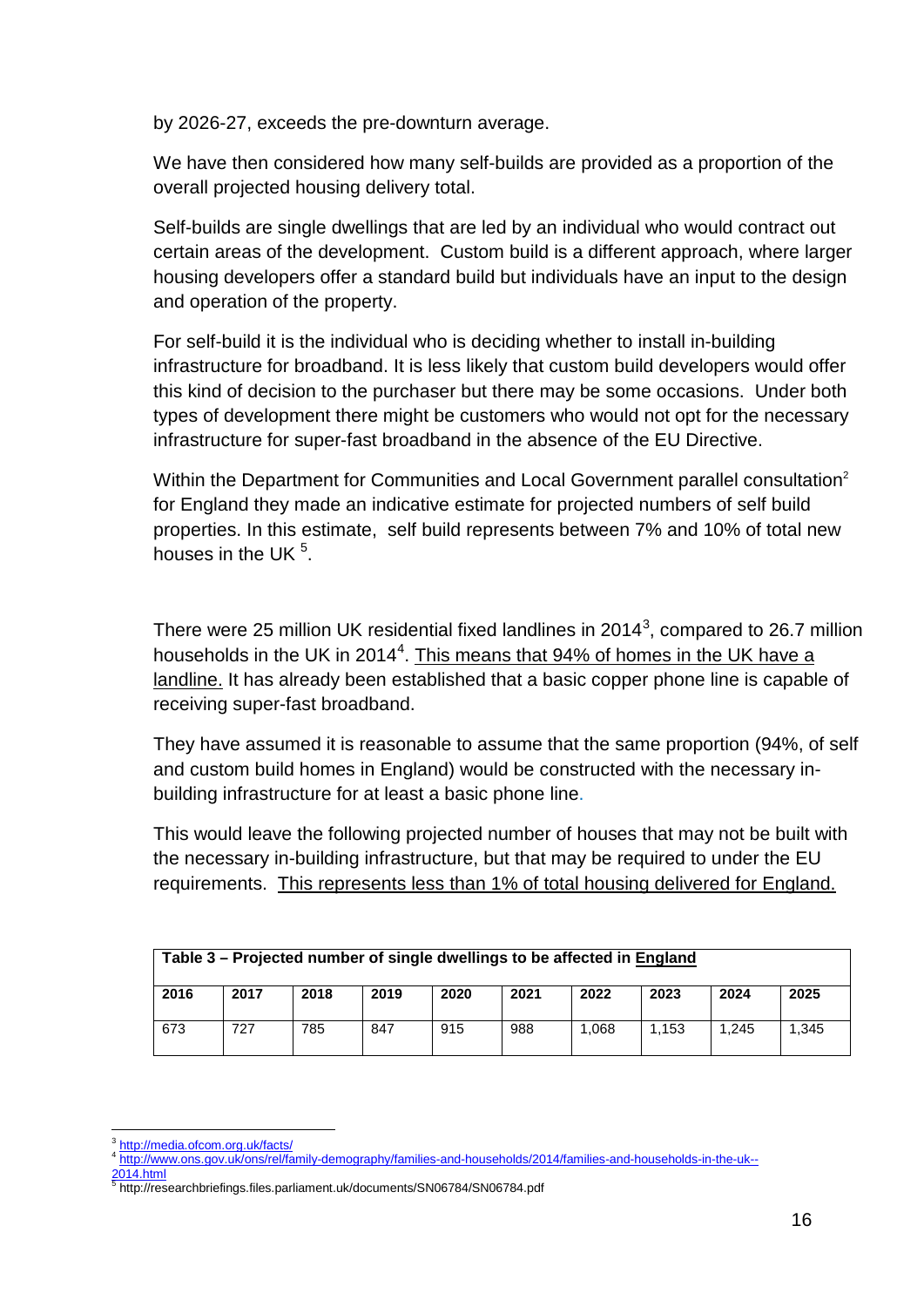National data on self build dwellings in Wales is not regularly collected. New housing completions for Wales were 6170 in 2014/1[5](#page-16-0) $<sup>5</sup>$  of which 81.50% were houses</sup> compared with 65% for England. English total completions were 125,110 for the same period<sup>[6](#page-16-1)</sup>. Using the new house completions in Scenario 2 (see Table 1 above) and assuming a) the same proportion of self-builds relative to total house completions as England and b) the same proportion of homes currently constructed without the necessary in-building infrastructure as England, this suggests that the number of new houses built in Wales without the necessary in-building infrastructure would range from 44 in 2016 to 72 in 2025.

To understand the potential costs to business, at this point it is necessary to look at the infrastructure costs for in-building infrastructure.

On the unit cost side, a European Commission report<sup>[7](#page-16-2)</sup> to support the preparation of impact assessments for Member States provides such industry estimates. Figure 7.3 of the report estimates that ducting and wiring together will cost €250 per flat. This is about £181. But the EU Directive only necessitates the ducting, not the wiring. For Spain, it is approximated that ducting costs are about 75% of total cost of ducting and wiring. Applying that cost-split to the case in England, the unit cost for flats would be about £139.

For single dwellings, the ducting is not a necessary part of the in-building infrastructure. Instead, a hole in the wall connecting an external access point to the network termination point inside the house is required. As such the unit cost for houses will be much lower, potentially half of that for flats, or £70.

Applying that cost to the number of single dwellings we consider under scenario 2 will be affected by the EU Directive in Wales would produce annual costs of £3,060 to £5,020 over the 10 year review period. This represents an average annual cost of £3,970 and a present value of £32,500 over the period.

#### **Familiarisation costs**

There will be a familiarisation cost with implementing the EU Directive. The know-how of installing the necessary infrastructure is well-established knowledge in the building industry. The only familiarisation cost is to know about the requirement and related guidance within the Approved Document. This will be learned through the Welsh Governments updated website, seminars run by various industry bodies, articles in trade magazines, and the Building Control Bodies.

Architects, building control surveyors and building surveyors are the main professions that would have to be aware of this new part of the Building Regulations. We consider

<span id="page-16-0"></span><sup>5</sup> <https://statswales.wales.gov.uk/Catalogue/Housing/New-House-Building/newdwellingscompleted-by-period-tenure> 6 [https://www.gov.uk/government/uploads/system/uploads/attachment\\_data/file/428601/House\\_Building\\_Release\\_-](https://www.gov.uk/government/uploads/system/uploads/attachment_data/file/428601/House_Building_Release_-_Mar_Qtr_2015.pdf)  $\overline{a}$ 

<span id="page-16-1"></span>Mar\_Qtr\_2015.pdf

<span id="page-16-2"></span> $7$  Support for the preparation of an impact assessment to accompany an EU initiative on reducing the costs of high-speed broadband infrastructure deployment – Final Report. Available fro[m here.](https://ec.europa.eu/digital-agenda/en/news/support-preparation-impact-assessment-accompany-eu-initiative-reducing-costs-high-speed)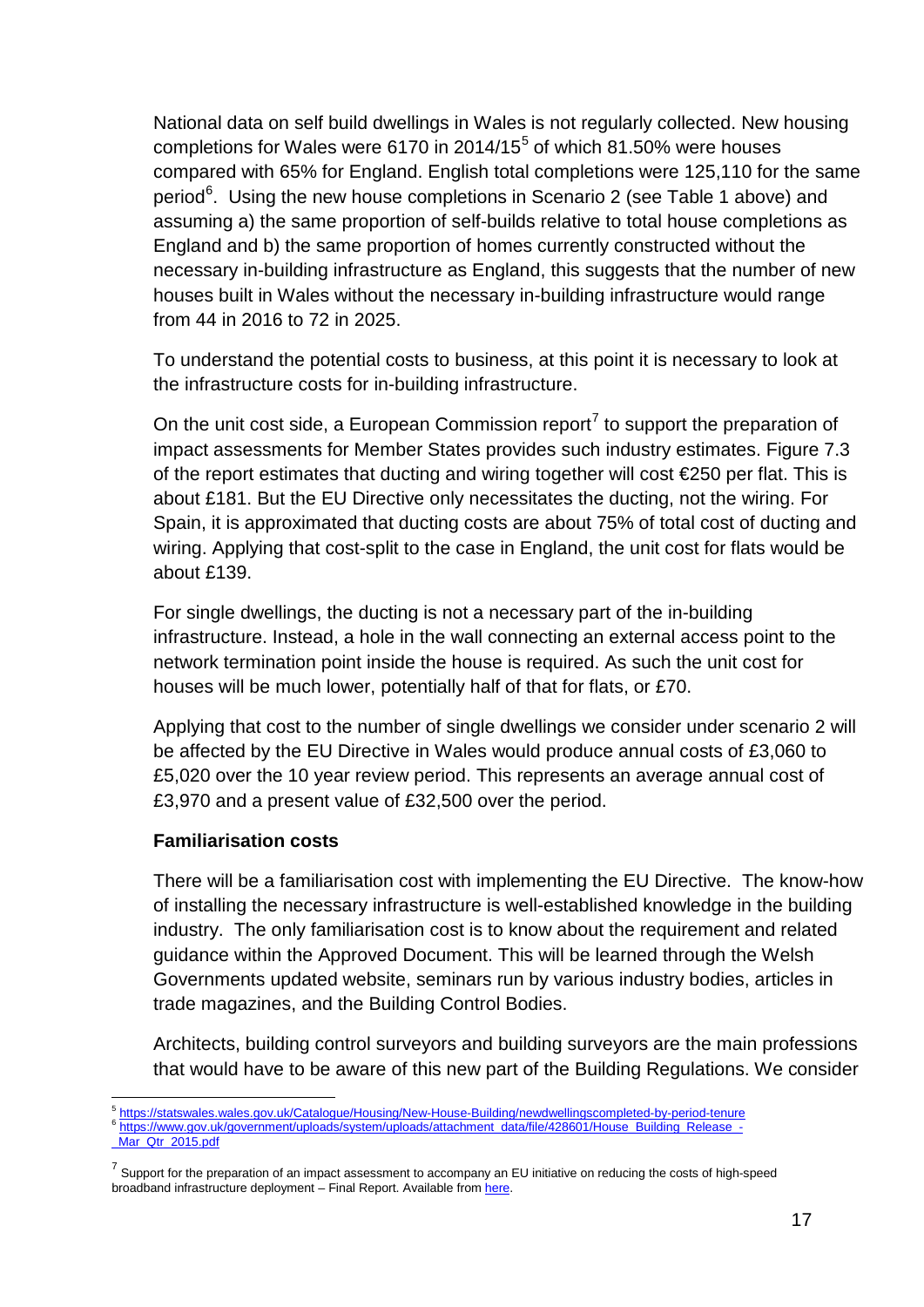that this is a simple requirement and would take about 5 minutes for each profession to familiarise. Therefore we have concluded that the familiarisation costs will be negligible.

### **Exemptions from the policy**

The Directive allows for each Member State to put forward the case for exemptions from the regulatory requirements. The justification would need to be whether there are disproportionate costs involved. The consultation document explores the case for exemptions. We consider that there may well be a particular case for some isolated dwellings with no realistic prospect of receiving broadband. Any exemptions from the policy have not been considered as part of our analysis. If they were sought, it would reduce the overall cost to business outlined in bold above.

# **Summary**

The Welsh Government therefore proposes to proceed with Option 2, to implement the EU Directive through the Building Regulations so that all new builds and buildings with major renovation would be required to have super-fast broadband infrastructure at an average annual cost to business of **£3,970.**

We propose to make Regulations implementing the Directive which will apply to Building Regulation applications made/submitted after 31 December 2016.

We will publish Approved Documents to coincide with the EU Directive coming into force.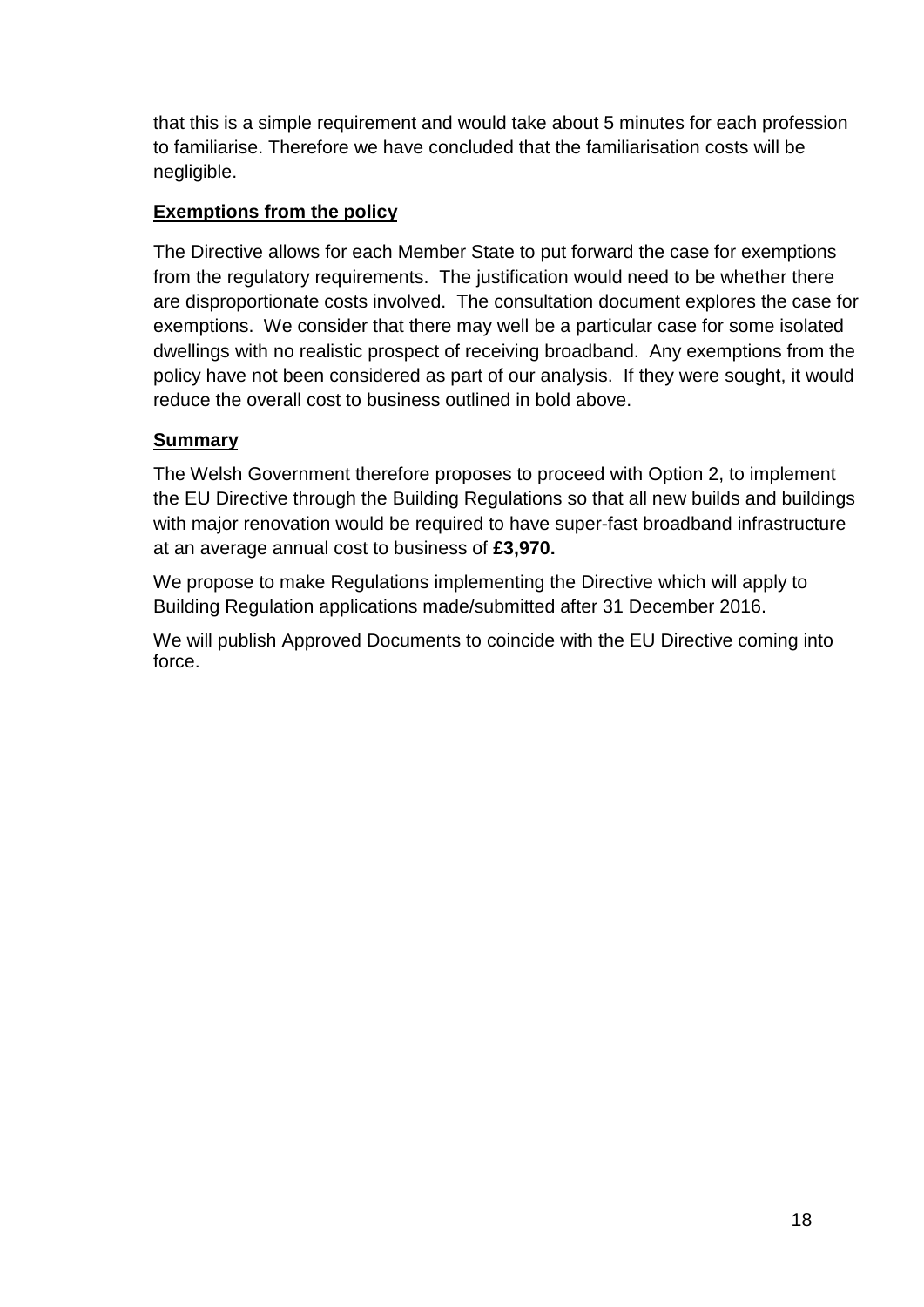# Summary of Consultation Questions

**Q1.** Do you agree with the Welsh Government's view that the Building Regulations are the most appropriate mechanism for delivering European requirements for providing in-building physical infrastructure for broadband?

Yes

No

If you do not agree, is there another approach that you consider to be more suitable?

**Q2.** Is the proposed guidance in the Approved Document clear and fit for purpose?

Yes

No

If you think the guidance could be improved, please suggest how.

**Q3.** The diagrams in the draft Approved Document are illustrative only. Are they accurate and do they provide sufficient detail?

Yes

No

If you think the diagrams could be improved, please suggest how.

**Q4.** Some of the definitions of key terms in Appendix A of the draft Approved Document – for example of 'major renovation works' – are abridged versions of those in the Directive. Are the definitions accurate and clear?

Yes

No

If you think the definitions could be improved please suggest how.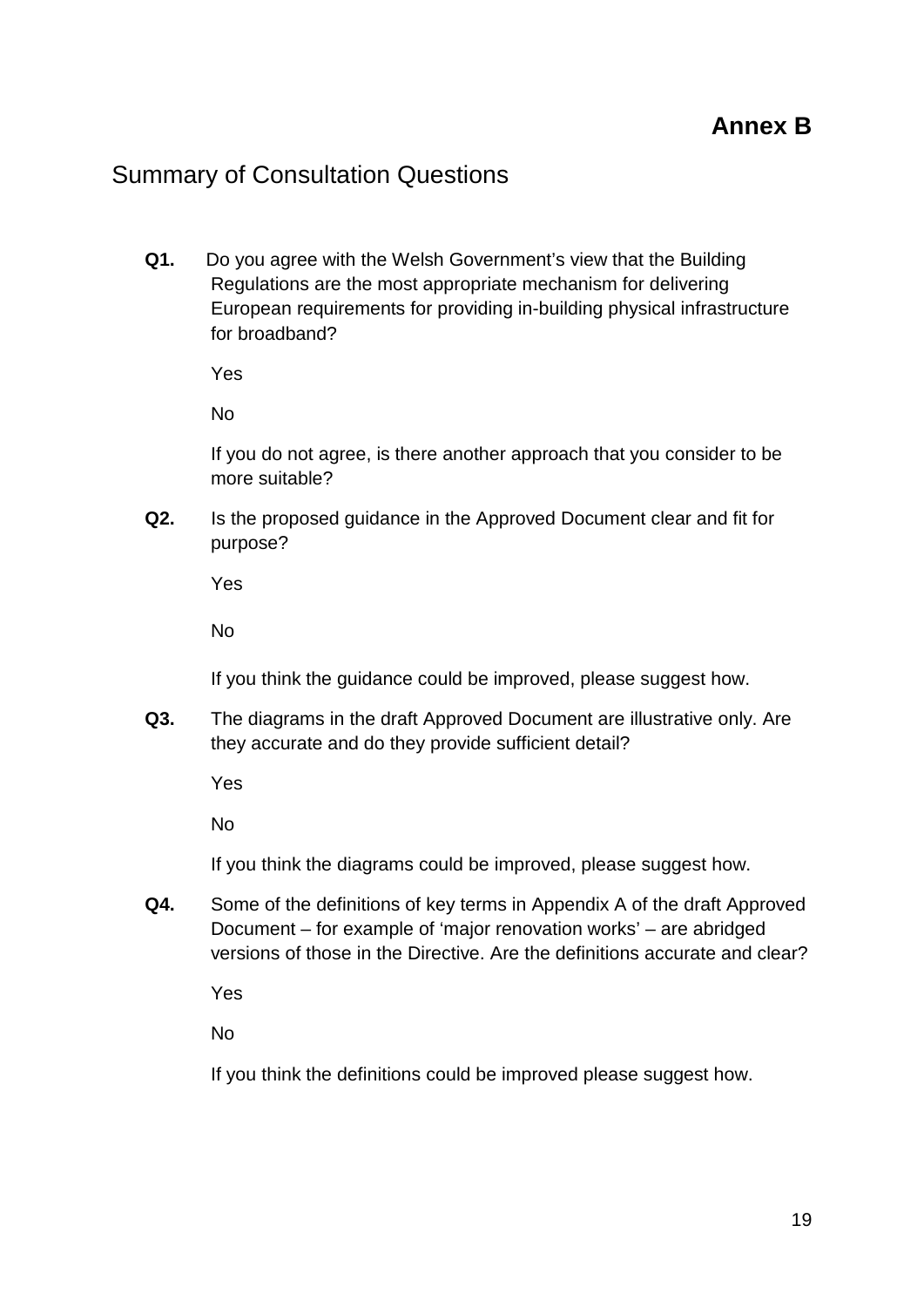**Q5.** Do you agree with the proposed exemptions to the requirement for providing in-building physical infrastructure for broadband in paragraph 1.1 of the Approved Document?

Yes

No

If you do not agree, please provide your reasons.

**Q6.** Are there additional exemptions that you feel should be considered?

Yes

No

If you have further suggestions for exemptions, please provide evidence.

**Q7.** Do you agree with the assumptions, costs and impacts set out in the Impact Assessment?

Yes

No

If you do not agree, please provide supporting evidence.

**Q8.** Please set out any additional comments you have below.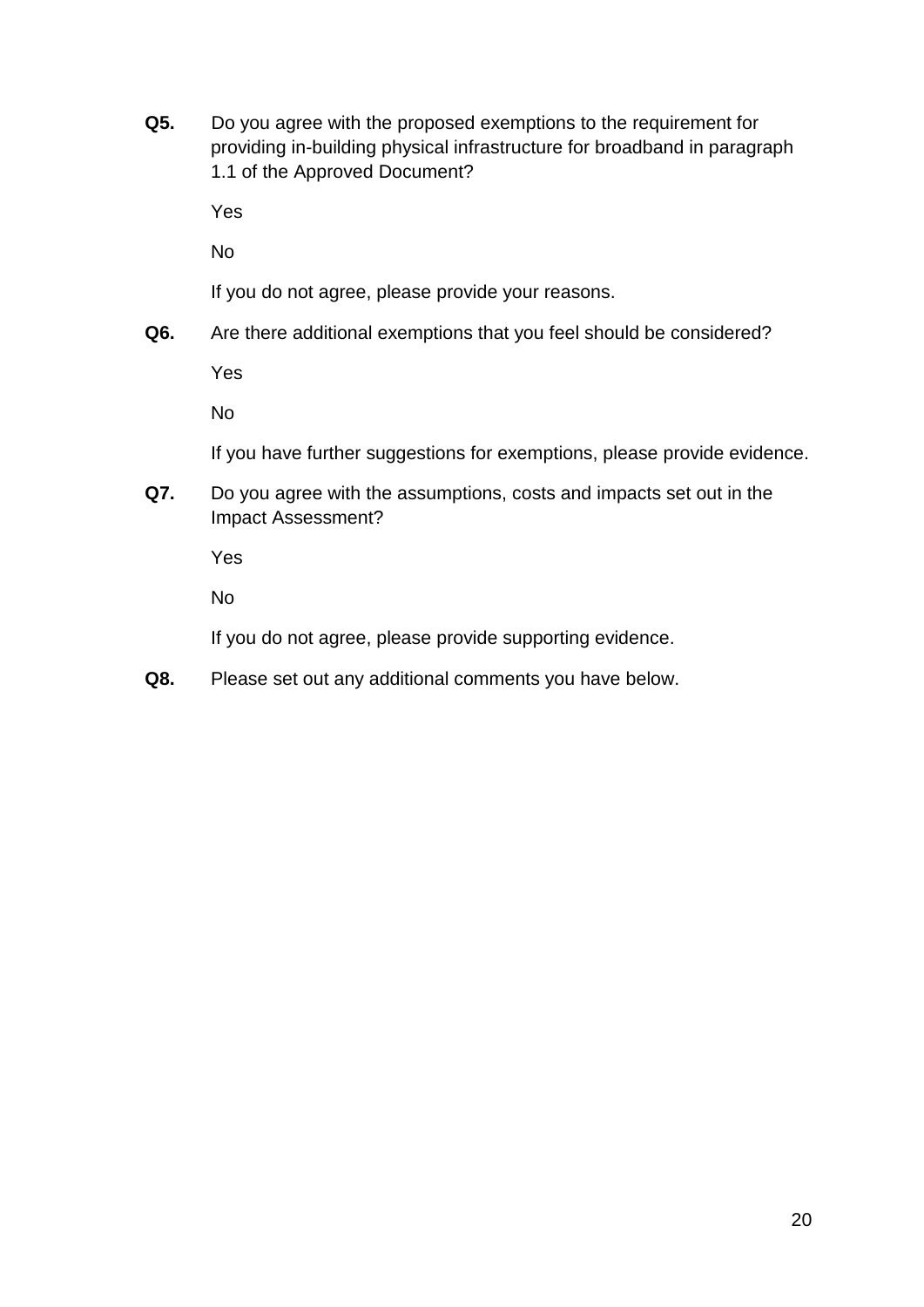#### *Article 8*

#### **In-building physical infrastructure**

1. Member States shall ensure that all newly constructed buildings at the end-user's location, including elements thereof under joint ownership, for which applications for building permits have been submitted after 31 December 2016, are equipped with a high-speed-ready in-building physical infrastructure, up to the network termination points. The same obligation applies in the event of major renovation works for which applications for building permits have been submitted after 31 December 2016.

2. Member States shall ensure that all newly constructed multi-dwelling buildings, for which applications for building permits have been submitted after 31 December 2016, are equipped with an access point. The same obligation applies in the event of major renovation works concerning multi-dwelling buildings for which applications for building permits have been submitted after 31 December 2016.

3. Buildings equipped in accordance with this Article shall be eligible to receive the voluntary 'broadband-ready' label in Member States that have chosen to introduce such a label.

4. Member States may provide for exemptions from the obligations provided for in paragraph 1 and 2 for categories of buildings, in particular single dwellings, or major renovation works in cases in which the fulfilment of those obligations is disproportionate, such as in terms of costs for individual or joint owners or in terms of type of building, such as specific categories of monuments, historic buildings, holiday homes, military buildings or other buildings used for national security purposes. Such exemptions shall be duly reasoned. The interested parties shall be given the opportunity to comment on the draft exemptions within a reasonable period. Any such exemption shall be notified to the Commission